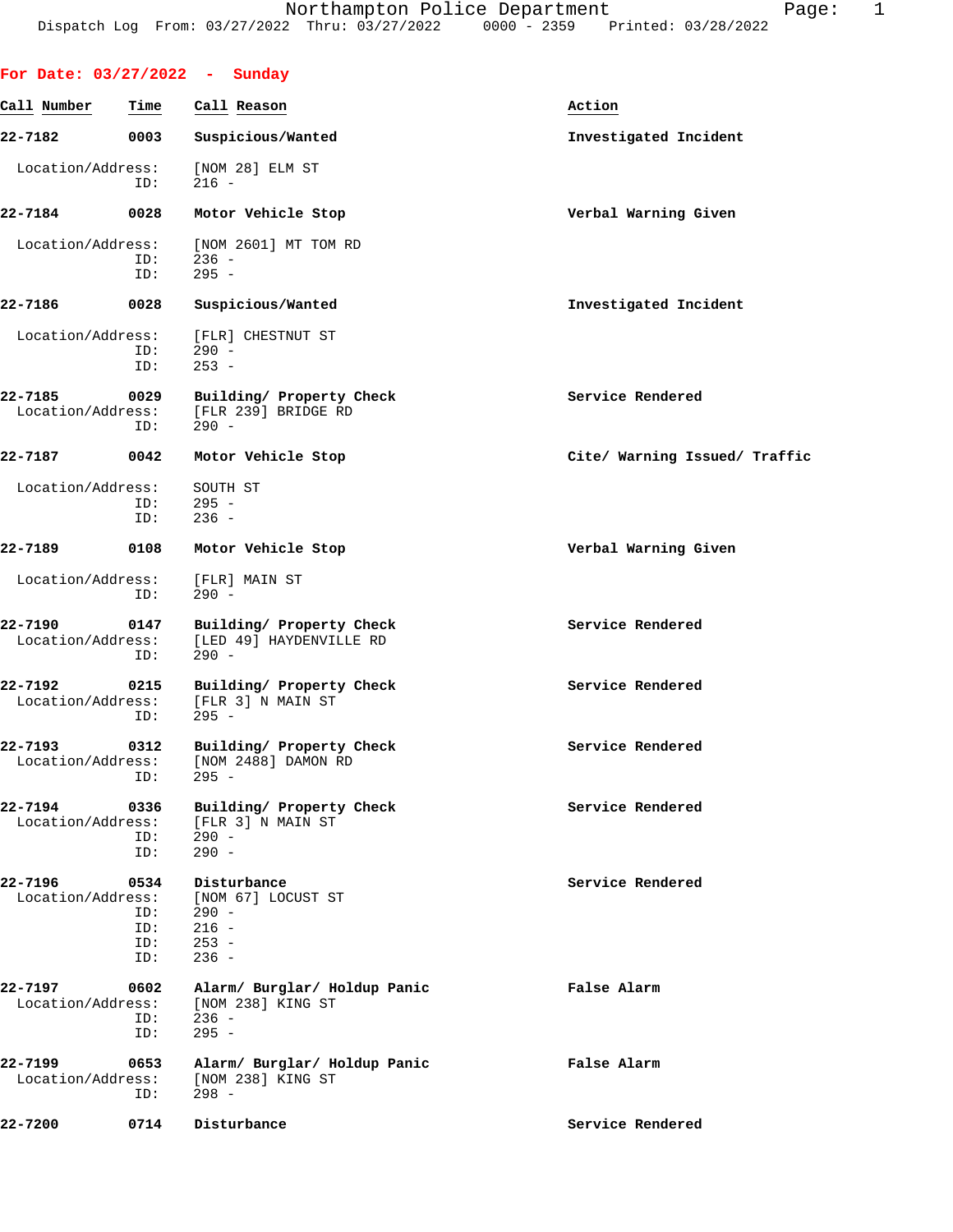|                                                           |                                                                                 | 2<br>Northampton Police Department<br>Page:<br>Dispatch Log From: 03/27/2022 Thru: 03/27/2022 0000 - 2359 Printed: 03/28/2022 |
|-----------------------------------------------------------|---------------------------------------------------------------------------------|-------------------------------------------------------------------------------------------------------------------------------|
|                                                           |                                                                                 |                                                                                                                               |
| Location/Address:                                         | [NOM 67] LOCUST ST                                                              |                                                                                                                               |
| ID:                                                       | 187 -                                                                           |                                                                                                                               |
| ID:                                                       | $126 -$                                                                         |                                                                                                                               |
| ID:                                                       | $298 -$                                                                         |                                                                                                                               |
| 22-7202<br>0848                                           | Suspicious/Wanted                                                               | Investigated Incident                                                                                                         |
| Location/Address:<br>ID:                                  | [NOM 418] PLEASANT ST<br>$298 -$                                                |                                                                                                                               |
| 22-7203<br>0853<br>Location/Address:<br>ID:<br>ID:        | Alarm/ Burglar/ Holdup Panic<br>[LED 57] AUDUBON RD<br>$189 -$<br>$126 -$       | False Alarm                                                                                                                   |
| ID:<br>ID:                                                | $298 -$<br>$126 -$                                                              |                                                                                                                               |
| 22-7204<br>0920<br>Location/Address:<br>ID:<br>ID:        | Alarm/ Burglar/ Holdup Panic<br>[NOM 238] KING ST<br>$187 -$<br>$298 -$         | False Alarm                                                                                                                   |
| 22-7206<br>0945                                           | Investigation                                                                   | Investigated Incident                                                                                                         |
| Location/Address:<br>ID:                                  | [FLR 239] BRIDGE RD<br>187 -                                                    |                                                                                                                               |
| Refer To Incident:                                        | $22 - 546 - OF$                                                                 |                                                                                                                               |
| 22-7207<br>0951<br>Location/Address:<br>ID:               | Park and Walk<br>FEDERAL ST<br>$298 -$                                          | Service Rendered                                                                                                              |
| 22-7208<br>1010<br>Location/Address:<br>ID:<br>ID:<br>ID: | Disturbance<br>[FLR 1223] BURTS PIT RD<br>$126 -$<br>$189 -$<br>$187 -$         | Service Rendered                                                                                                              |
| 22-7211<br>1040                                           | Motor Vehicle Stop                                                              | Verbal Warning Given                                                                                                          |
| Location/Address:<br>ID:                                  | JACKSON ST + BIKE PATH<br>189 -                                                 |                                                                                                                               |
| 22-7212<br>1044                                           | Motor Vehicle Stop                                                              | Cite/ Warning Issued/ Traffic                                                                                                 |
| Vicinity of:<br>ID:                                       | [NOM 2380] CONZ ST<br>$298 -$                                                   |                                                                                                                               |
| 1047<br>22-7213<br>Vicinity of:<br>ID:                    | Harassment / Stalking<br>MICHELMAN AVE<br>298 -<br>Refer To Incident: 22-554-OF | Report Done                                                                                                                   |
|                                                           |                                                                                 |                                                                                                                               |
| 22-7215<br>1137<br>Location/Address:<br>ID:               | Theft/ Larceny<br>[NOM 805] CONZ ST<br>$298 -$<br>Refer To Incident: 22-556-OF  | Report Done                                                                                                                   |
| 22-7217<br>1159<br>Location/Address:<br>ID:               | Building/ Property Check<br>[NOM 67] LOCUST ST<br>$189 -$                       | Service Rendered                                                                                                              |
| 22-7218<br>1210<br>Location/Address:<br>ID:<br>ID:        | Alarm/ Burglar/ Holdup Panic<br>[NOM 85] JACKSON ST<br>$189 -$<br>$126 -$       | False Alarm/City                                                                                                              |
| 22-7223<br>1417<br>Location/Address:<br>ID:<br>ID:        | Public Service<br>[NOM 67] LOCUST ST<br>$126 -$<br>$187 -$                      | Service Rendered                                                                                                              |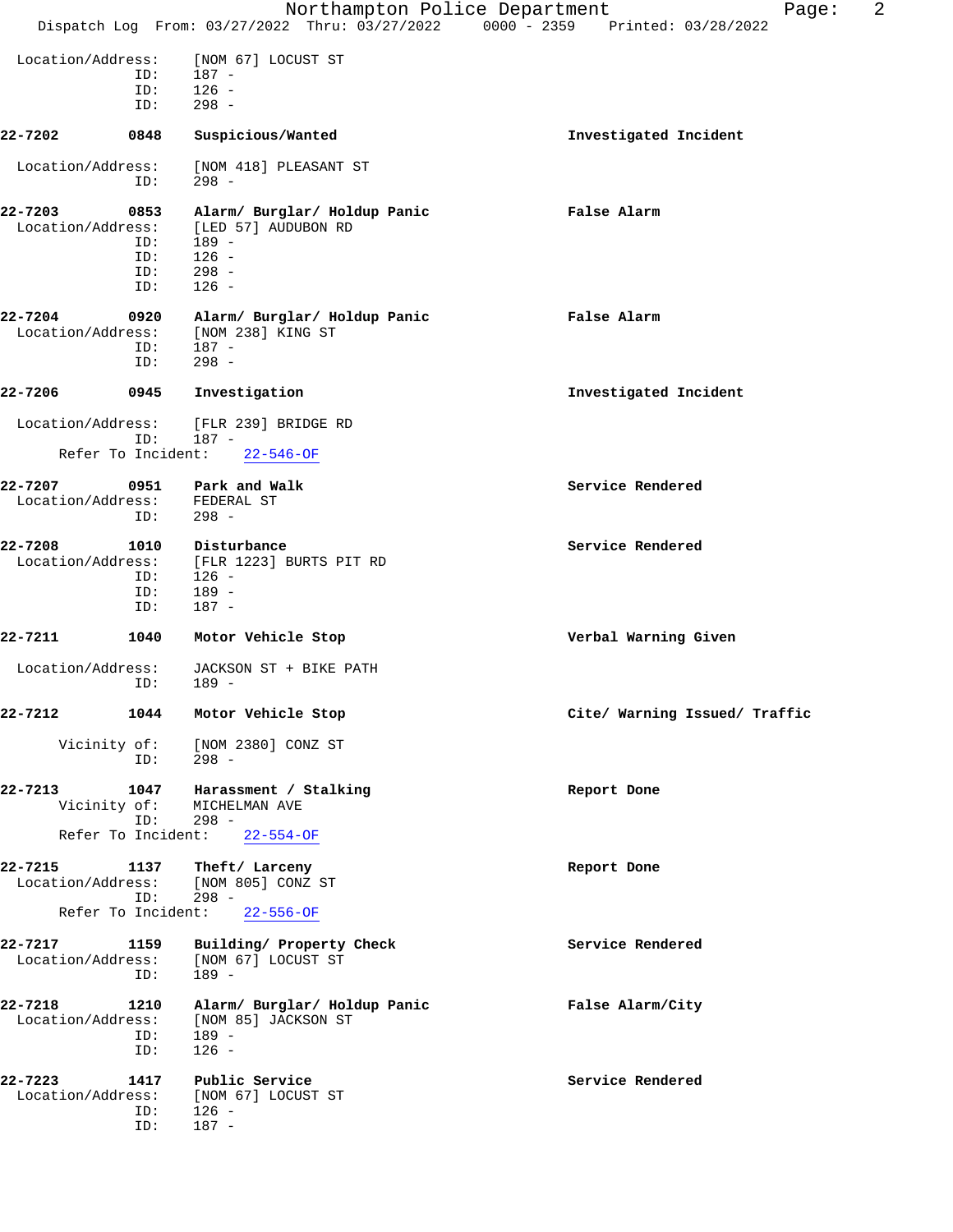|                              | ID:                       | $171 -$                                     |                            |  |
|------------------------------|---------------------------|---------------------------------------------|----------------------------|--|
| 22-7227                      | 1518                      | ASSIST OTHER AGENCY                         | Area Search Negative       |  |
| Location/Address:            |                           | [FLR 1441] SPRING ST                        |                            |  |
|                              | ID:                       | $297 -$                                     |                            |  |
|                              | ID:                       | $210 -$                                     |                            |  |
| 22-7228                      | 1546                      | Harassment / Stalking                       | Investigated Incident      |  |
| Location/Address:            | ID:                       | [NOM 1595] MICHELMAN AVE<br>$292 -$         |                            |  |
| 22-7229                      | 1652                      | Motor Vehicle Stop                          | Investigated Incident      |  |
| Location/Address:            | ID:                       | [NOM 789] BRIDGE ST<br>$292 -$              |                            |  |
| 22-7230                      | 1721                      | Trespassing/ Unwanted Guest                 | Arrest Female 18yrs & Over |  |
| Location/Address:            | ID:<br>ID:                | [NOM 375] PLEASANT ST<br>$203 -$<br>$290 -$ |                            |  |
|                              | Refer To Arrest:          | $22 - 114 - AR$                             |                            |  |
| 22-7231                      | 1741                      | Motor Vehicle Stop                          | Verbal Warning Given       |  |
| Location/Address:            | ID:                       | ELM ST + BEDFORD TER<br>$292 -$             |                            |  |
|                              |                           |                                             |                            |  |
| 22-7232<br>Location/Address: | 1744                      | Damage/ Vandalism<br>[NOM 76] ELM ST        | Report Done                |  |
|                              | ID:                       | $210 -$                                     |                            |  |
|                              | ID:                       | $292 -$                                     |                            |  |
|                              | ID:<br>Refer To Incident: | $297 -$<br>$22 - 557 - OF$                  |                            |  |
|                              |                           |                                             |                            |  |
| 22-7235                      | 1834                      | Park and Walk                               | Service Rendered           |  |
| Location/Address:            | ID:                       | MAIN ST + WEST ST<br>$292 -$                |                            |  |
|                              |                           |                                             |                            |  |
| 22-7237                      | 1934                      | Assist/ Service Calls                       | Service Rendered           |  |
| Location/Address:            |                           | [NOM 67] LOCUST ST                          |                            |  |
|                              | ID:<br>ID:                | $245 -$<br>$210 -$                          |                            |  |
|                              |                           |                                             |                            |  |
| 22-7238                      | 1940                      | Motor Vehicle Stop                          | Arrest Male 18yrs & Over   |  |
| Location/Address:            |                           | NEW SOUTH ST                                |                            |  |
|                              | ID:                       | $292 -$                                     |                            |  |
|                              | ID:                       | $203 -$                                     |                            |  |
|                              | ID:<br>Refer To Arrest:   | $292 -$<br>$22 - 115 - AR$                  |                            |  |
|                              |                           |                                             |                            |  |
| 22-7241                      | 2113                      | Disturbance                                 | Investigated Incident      |  |
| Location/Address:            |                           | [NOM 1114] MAIN ST                          |                            |  |
|                              | ID:                       | $203 -$                                     |                            |  |
|                              | ID:<br>ID:                | $290 -$<br>$292 -$                          |                            |  |
|                              |                           |                                             |                            |  |
| 22-7242                      | 2129                      | Disturbance                                 | Report Done                |  |
|                              | Vicinity of:<br>ID:       | [NOM 73] MAIN ST<br>$203 -$                 |                            |  |
|                              | ID:                       | $290 -$                                     |                            |  |
|                              | EMS Unit:                 | A04-Fire Ambulance                          |                            |  |
|                              | EMS Unit:                 | A01-Fire Ambulance                          |                            |  |
|                              | Refer To Incident:        | $22 - 560 - OF$                             |                            |  |
| 22-7243                      | 2133                      | Disturbance                                 | Taken to Hospital          |  |
| Location/Address:            |                           | [FLR 1223] BURTS PIT RD                     |                            |  |
|                              |                           |                                             |                            |  |